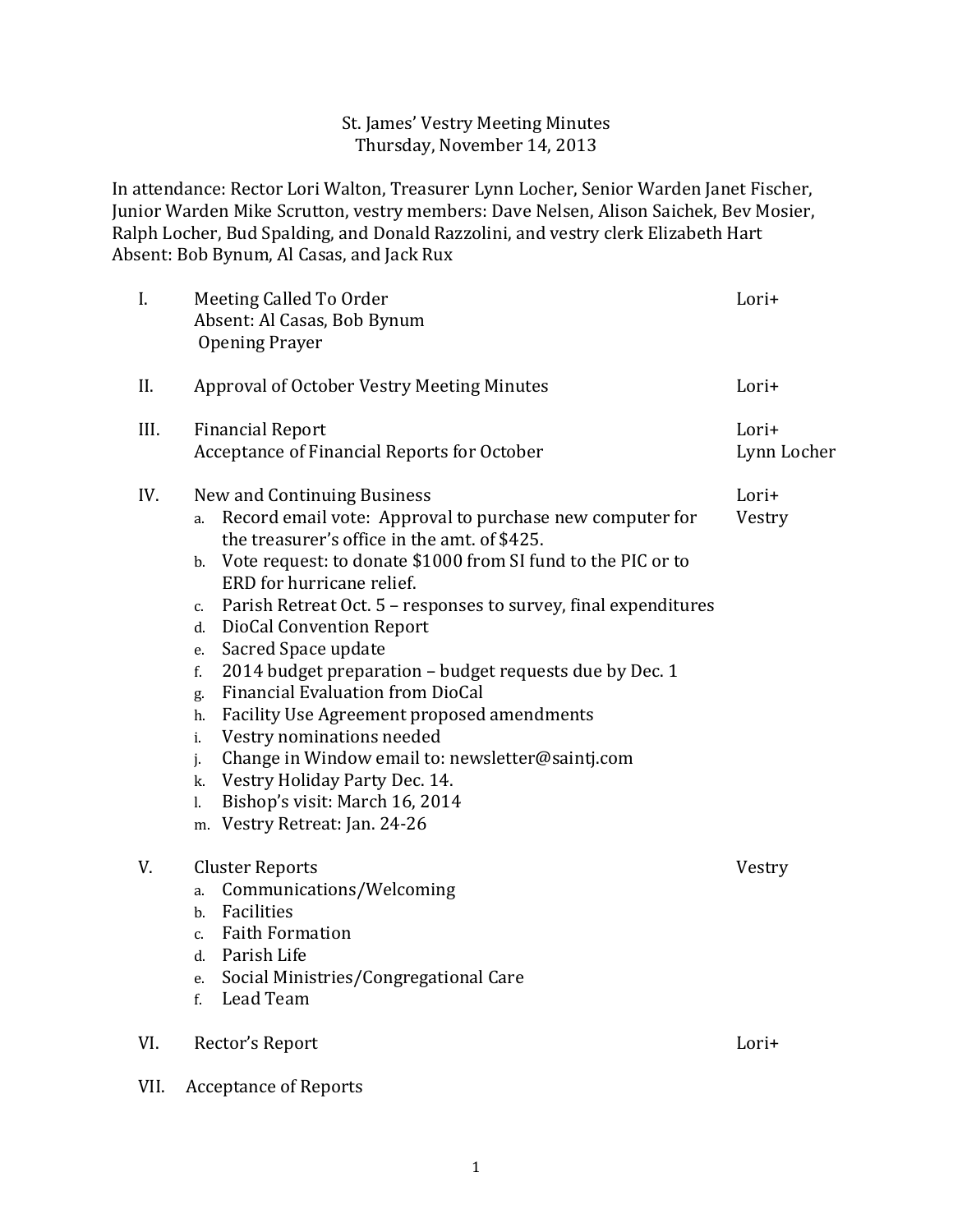Meeting Adjourned / Compline

Lori Walton called the meeting to order, and Lynn Locher led the opening prayer.

October Vestry Meeting Minutes

• Motion was made to accept the October 10, 2013 vestry meeting minutes as submitted. Moved by Ralph Locher, seconded by Donald Razzolini. Motion approved.

Financial Reports

- Operating cash: \$35,614.98; Building cash: \$36,793.67; Special interest accounts (not including Clergy Housing or Schader Fund): \$133,244.01; total Special Interest: \$187,238.96
- We started the year with \$40,000 in operating cash, so we have had to dip into our cash reserve
- Our pledges are further behind this year than at this time last year. Lynn will ask Jan Brandt to look at who may be delinquent and see if it is someone who has perhaps moved or died and therefore will not be paying their pledge. This will allow us to better anticipate whether the pledges will be paid up.
- Unpledged contributions (\$4,140) is close to last year, although it is under what we had budgeted, and other income is ahead of last year (\$17,817.46)
- Year-to-date we have spent \$5184.12 more than our income
- Lynn does not believe we have been excessive in our expenses, but we are \$17,300.22 behind in pledges.
- Use of church is over what we had budgeted.
- Interest was over-estimated.
- David, our office administrator, has not been sending out the reminder emails for altar flowers and candles. Not everyone who has signed up for altar flowers or candles remembers to send in the money without the reminders.
- Expense wise, almost everything is at or below budget except for the Mutual Ministry Review.
- We were hit with some unexpected expenses under inspections.
- In the next 2 months we will have expenses that we didn't budget for under the Children, Teen, and Family coordinator, because we didn't include professional expenses and continuing education.
- Although we are behind \$5,184.12, we are ahead of where we thought we would be as we had a YTD deficit budget of \$11,651.78. Some of the cost savings has been from vacant staff positions.
- There is one more payment to come out of special interest for the retreat.
- Motion was made to accept the financial reports as submitted. Moved by Bud Spalding, seconded by Donald Razzolini. Motion approved.

E-mail Vote

• Let the record reflect that an e-mail vote to approve the purchase of new computer for the treasurer's office in the amount of \$425 has passed.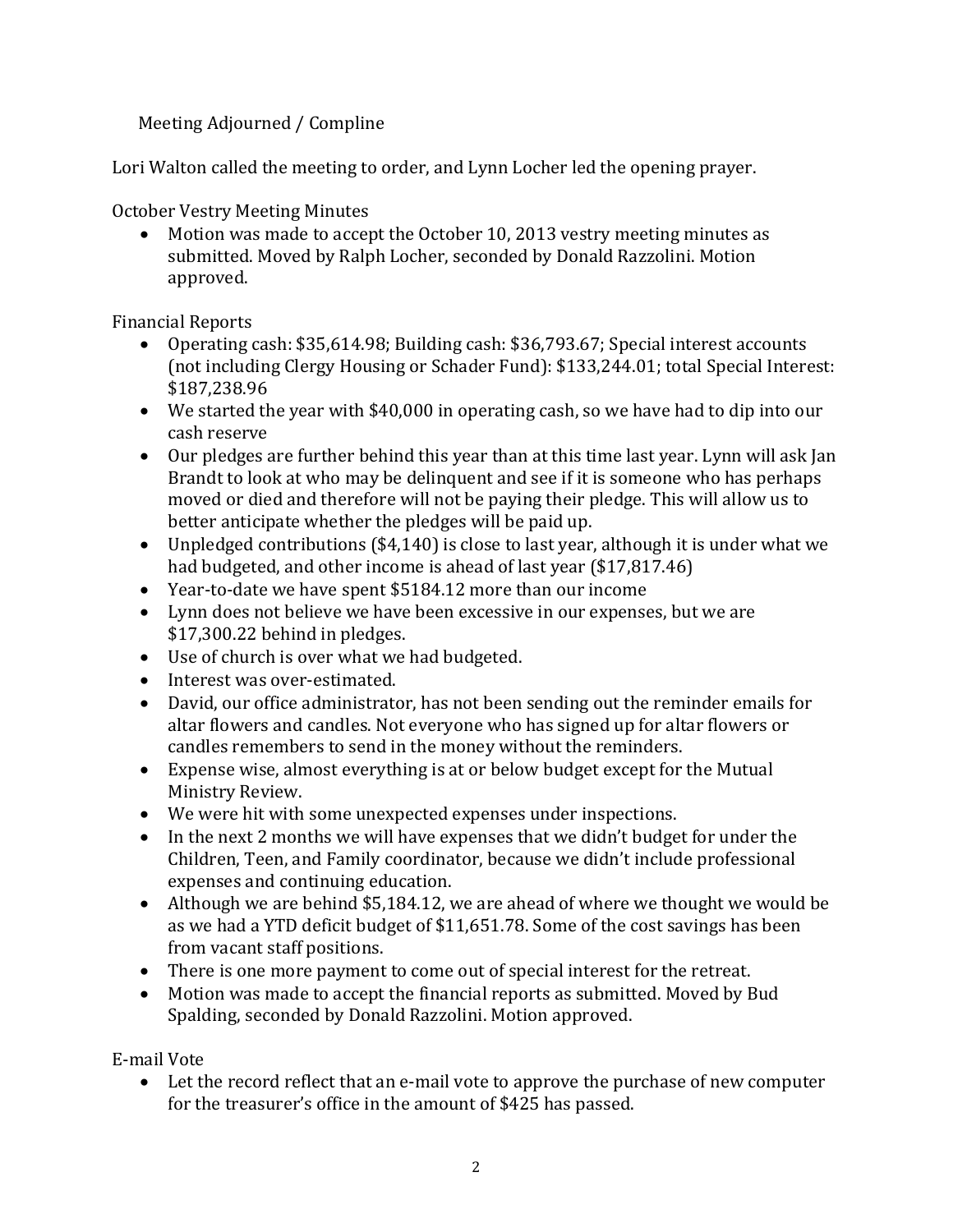Philippine Hurricane Relief

- Lori has been in contact with the Reverends Efren Picart and Mandy de Mesa from the two congregations from the Philippine Independent Church (PIC) that use our worship space. The two PICs here have been in contact with their sister churches in the Philippines. The best way for them to handle donations is to have money wired directly to their churches in the Philippines. The PIC here is an Anglican church that is from the Philippines.
- The PIC in the Philippines has a task force on emergency relief, called the Task Force on Emergency Relief of the Iglesia Filipina Independiente, that was created many years ago in order to respond to this type of devastation.
- Lead Team suggests a donation of \$1,000 from our Special Interest Outreach Fund, giving it to Efren Picart of the PIC, and having him wire the funds directly to the Task Force on Emergency Relief of the Iglesia Filipina Independiente.
- Donations can also be made through Episcopal Relief and Development. ERD is offering matching grants for donations made by December 6th.
- Motion was made to donate \$1,000 from Special Interest Outreach Fund to the Task Force on Emergency Relief of the Iglesia Filipina Independiente. Moved by Bev Mosier, seconded by Dave Nelsen. Motion approved.

Parish Retreat

- We had budgeted \$3,500 for the retreat, and spent \$3,389.22.
- We received a few more responses to the survey. The responses were overwhelmingly positive.
- The results of the survey will be gone over more extensively at the vestry retreat.

DioCal Convention Report

- Resolution 1: 2014 Peace, Justice & Environment
	- o Human Trafficking Awareness Day January 11 (2014 or 2015)
	- o Environment Earth Day April 22
	- o Economic Justice Labor Day September 1
	- o Immigration International Migrants Day December 18
	- o This is an attempt to raise these critical issues, and to get churches to engage in some kind of conversation, education and/or action around these issues.
- Resolution 2: Sustainable and Responsible Investing
	- o This passed with substitute resolution
	- o Original resolution was to divest from fossil fuel companies. It was to put pressure on the Executive Committee to re-examine all of our investments and make sure none of our investments are in companies that are in the business of fossil fuels
	- o This was the most hotly contested resolution. The Investment Committee and the chief financial officer of the Diocese spoke out against it because it would cause a financial hardship to the Diocese.
	- o The counter-resolution, which passed, stated that the Executive Council and its Investment Committee would work towards incorporating sustainable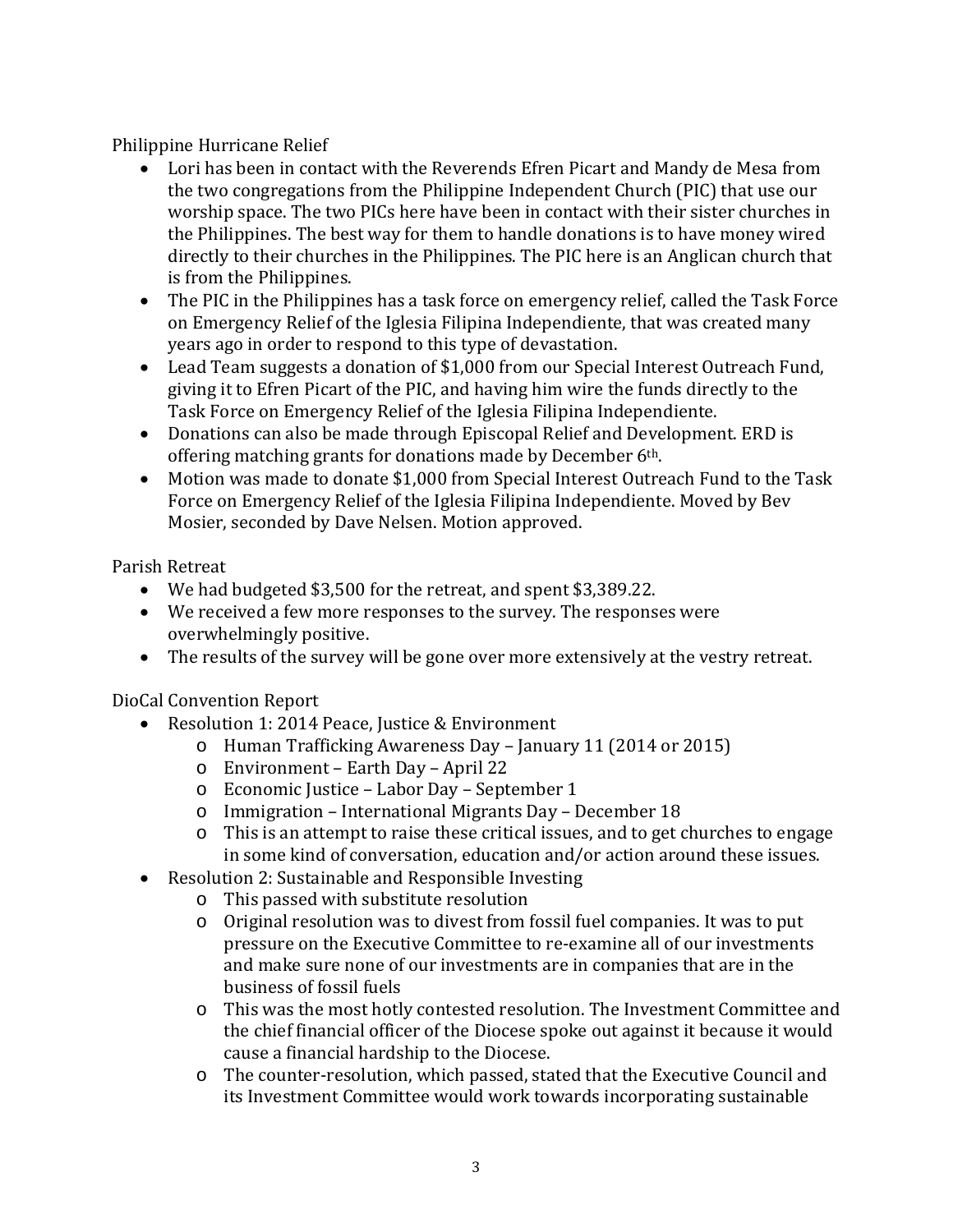and responsible investing practices in the management in the management of the Diocesan endowment and that these practices be consonant with the following principles outlined by our Presiding Bishop.

- o The youth were the most vocal against the counter-resolution
- Resolution 3: Commemoration of the Reverend Peter Williams Cassey and Anna Besant Cassey
	- o Peter Williams Cassey, who was a deacon, was not allowed to become a priest because he was African American, but he ran parishes in this Diocese.
	- o It suggests that That the 78th General Convention of The Episcopal Church direct the Standing Commission on Liturgy and Music to consider adding the Reverend Peter Williams Cassey and Anna Besant Cassey to the commemorations in *Holy Women, Holy Men*.
- Resolution 4: Disaster Preparedness
	- o All congregations, diocesan institutions and offices within the Diocese of California are directed to have current disaster preparedness plans prior to next convention.
	- o Mike Scrutton is looking into this.
- Resolution 5: Gun Violence Prevention
	- o All congregations in the Diocese are encouraged to student the causes of gun violence and to pray for peace in our streets
	- o A Diocesan task force will be appointed by the Bishop. Ken Parris will be on the task force.
- Three additional resolutions were presented from the floor.
	- o Guantanamo: Calls upon the President and the Congress to close the Guantanamo Detention Facility as quickly as possible, releasing to their home countries those detainees already cleared for release and transferring to federal prison facilities in the United States those detainees whose cases are still to be adjudicated
	- o Immigration: Upholds family unity and the creation of a clear pathway to citizenship for currently undocumented immigrants as the guiding principles for the US Immigration policy and enforcement
	- o A resolution promoting justice and peace in Israel/Palestine was not acted upon.
- Elections: At this convention they also voted on who was going to be on the delegation to the General Convention and who was going to be on Standing Committee.

Sacred Space Update

- The city of Hayward has voted to ban the distribution of food in public spaces, effective December 4. Our serve date of December 1 is still on, but we have been asked that we keep everything low-key.
- Janet Fischer has St. James' dates for Sacred Space for the next 6 months, but does not have a schedule posted yet, as she is not sure what we will be able to do.
- John Trubina is looking for alternate space for us to have lunches so that it is out of a public space.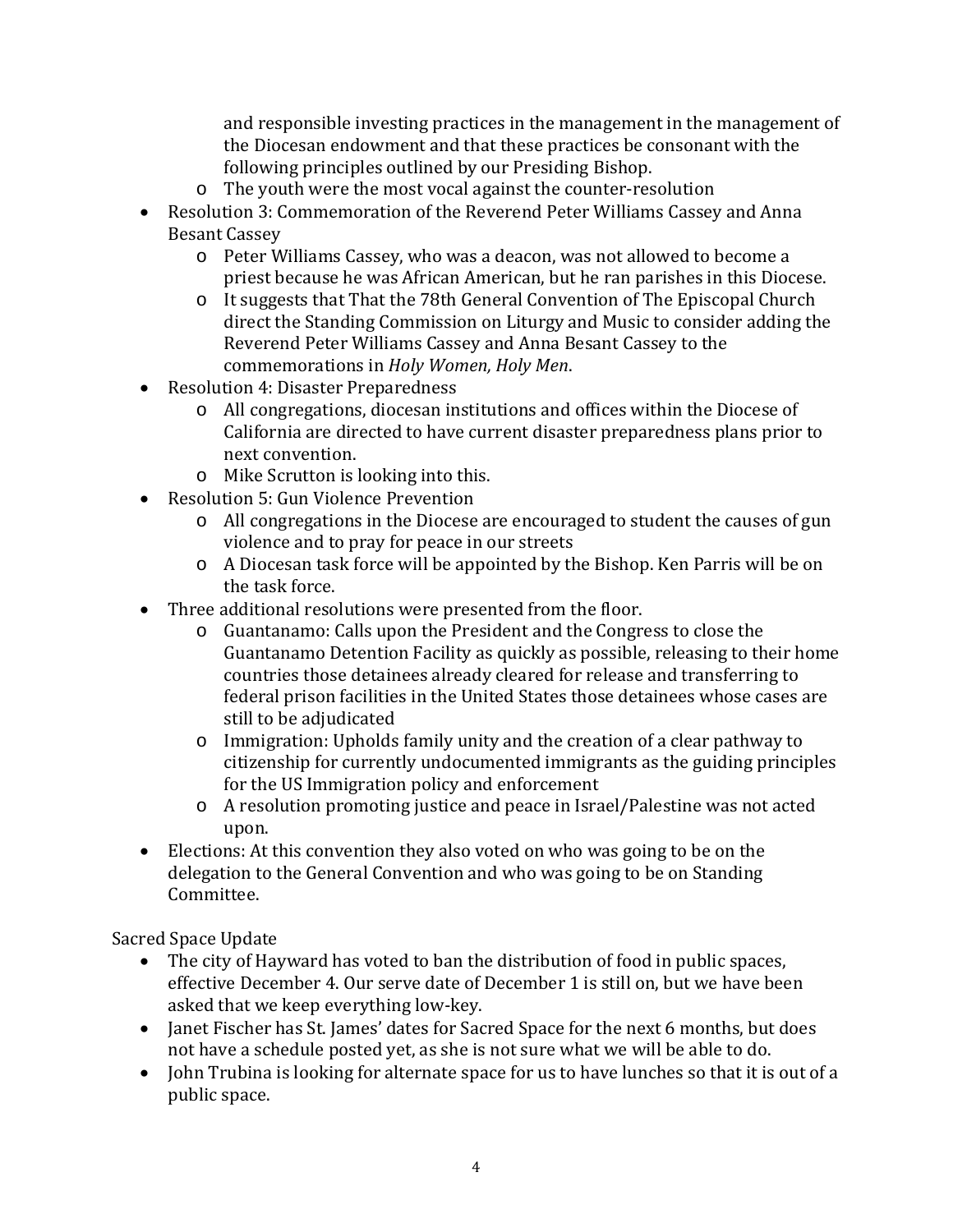• We are collecting socks (and hats and gloves) for Sacred Space.

Budget Preparation

- Lynn Locher needs each cluster's figures by December  $1<sup>st</sup>$  so she can put together the proposed budget for 2014. The more information you can give to Lynn as to how you came up with the figures the better. The information can be submitted electronically to Lynn, or printed and put in Lynn's mailbox.
- Mike Scrutton has developed a budget sheet that can be submitted electronically. Please use either Adobe Reader or Adobe Acrobat to complete the form.
- Janet offered to write an article for the Window reminding people to pay their pledges and that we are \$17,000 short on pledges. Lynn will also say something at the stewardship dinner.
- Lori expressed the challenge of how to better talk with the unchurched or the newly churched or those who aren't in the habit of making a financial commitment to an organization about stewardship and church finances

Financial Evaluation from DioCal

- We received a report from the Diocese about our giving and how St. James' compares to the rest of the Diocese. The data, from the parochial report filed in 2013, is from 2011.
- St. James' as compared to the rest of the Diocese: we are higher in number of pledging units, but are lower in average pledge. We are higher in average Sunday attendance, but lower in percent income pledged. The percent income pledge is close to the Diocesan average versus the average pledge, which is lower than the Diocesan average.

Facility Use Agreement

- Changes:
- Page 2, under 10. SET-UP AND BREAKDOWN
	- $\circ$  a. Are the responsibility of the Licensee, OR
	- o b. \$15 per event, performed by St. James' Episcopal Church personnel and scheduled either by ongoing agreement as outlined in Use Agreement or as otherwise approved by Licensor.
	- o c. Grounds and facilities (including bathrooms) **are to be left in the condition in which they were found**. Clean up, if necessary, will be billed at the rate  $\frac{6f}{20}$  per hour  $$50$  per hour (minimum 2 hours) and deducted from the security deposit, or invoiced to be paid within 30 days.
- Page 2, under 12:
	- o c. Pre-event set-up and post event breakdown (additional times, personnel, etc.).
- Page 3, under Kitchen Use:
	- o 1. Includes the use of the refrigerator, freezer, microwave, and food warmer. Food cooling, warming and staging only is permitted. It does not **include use of the coffee makers, oven, range, or dishwasher. No cooking is permitted.**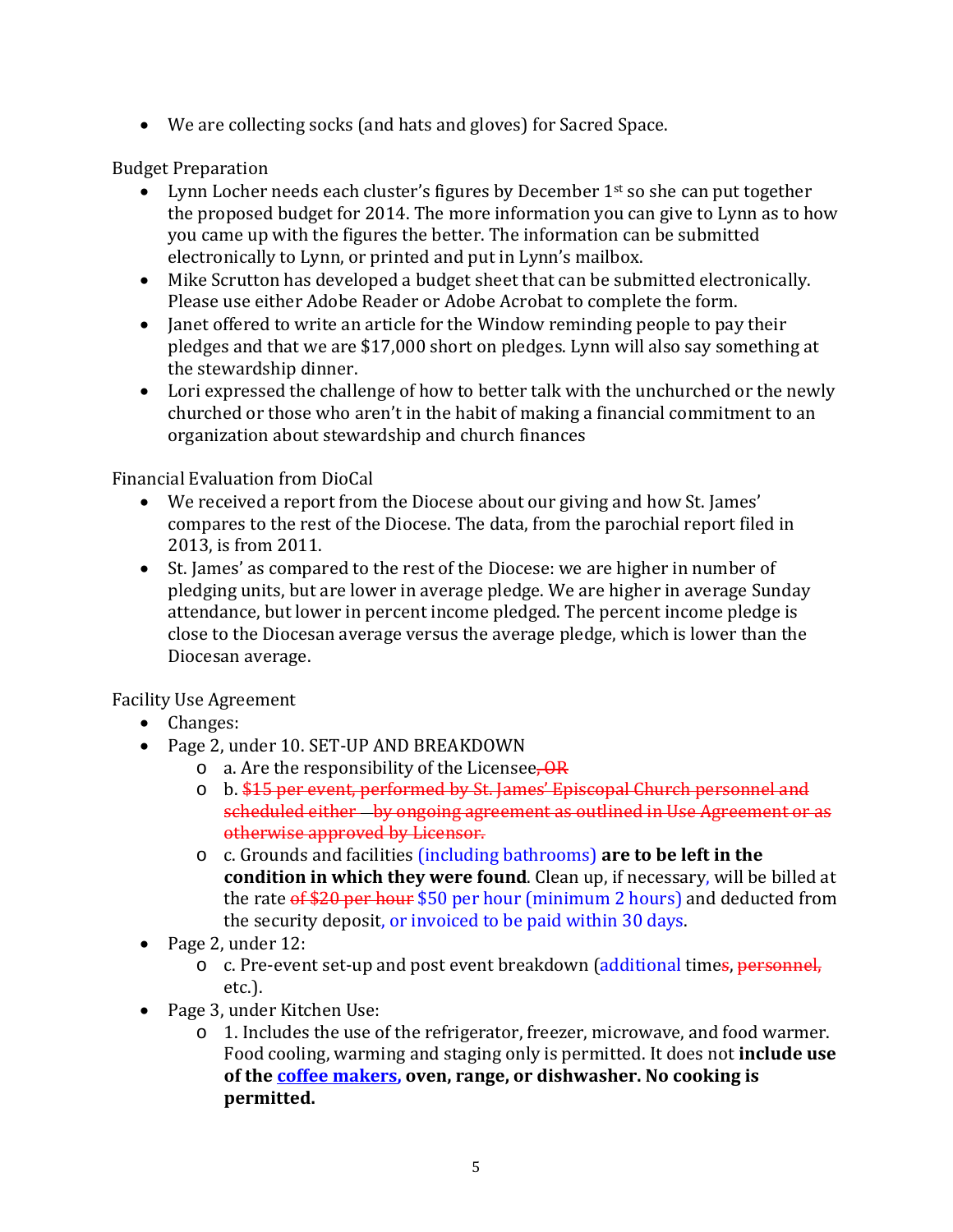- o 3. Use of facilities **does NOT include use of any items found in kitchen cupboards, drawers, or stored on the shelves**, including (but not limited to) the following: church paper goods, dishes, silverware, glasses, coffee mugs, food or condiments, and cleaning materials.
- o 4. Garbage cans in the kitchen, parish hall and bathrooms should be emptied into the outside dumpster if full. Recycled materials are to be taken off-site by the renter.
- Page 9, after Security Deposit:
	- o Set up/take down by: (Check one) Licensee \_\_\_\_\_\_\_\_St. James' (\$15 or as agreed) \_\_\_\_\_\_\_\_\_\_\_\_ Amount of set up/take down fee: \$\_\_\_\_\_\_\_\_\_\_\_\_\_\_\_\_\_\_\_\_\_\_\_\_\_\_ month, included in usage fee above. Terms of set up /take down (if any):
- \_\_\_\_\_\_\_\_\_\_\_\_\_\_\_\_\_\_\_\_\_\_\_\_\_\_\_\_\_\_\_\_\_\_\_\_\_\_\_\_\_\_\_\_\_\_\_\_ • Basically we are not offering to put tables and/or chairs out because we no longer have a sexton. We have also added a clause that will, if necessary, charge a cleanup fee of \$50 per hour, minimum 2 hours
- Motion was made to accept the Facility Use Agreement as revised. Moved by Dave Nelsen, seconded by Bev Mosier. Motion approved.
- It was suggested that a coffee maker be purchased for the 12-step groups that use our facilities. A new coffee maker (100 cup) costs approximately \$135.00. The funds would out of Special Interest Outreach.

Vestry Nominations

- We need at least 4 people to run for vestry
- According to the bylaws of St. James', outgoing vestry members are responsible for recruiting other congregants to run for vestry. Outgoing members are Donald Razzolini, Jack Rux, and Janet Fischer.

Window Email Address

• The email address for the Window has changed to **newsletter@saintj.com.** The old address, window@sainti.com was receiving too much spam.

Vestry Holiday Party

• The vestry holiday party is Saturday, December 14<sup>th</sup>. Donald will provide more details later.

Bishop's Visit

- The Bishop is scheduled to visit St. James' on March 16, 2014, during Lent.
- The Bishop will preach at both the 8:00 and 10:30 services. Lori is hoping to have some confirmations or receptions for that day.
- Lori would also like to have the Bishop meet with the vestry.

Vestry Retreat

- The retreat is January 24-26, 2014 at the Bishop's Ranch
- Cost is \$175.00 for shared space. A single room is \$252.00. Scholarship money is available for those who need it.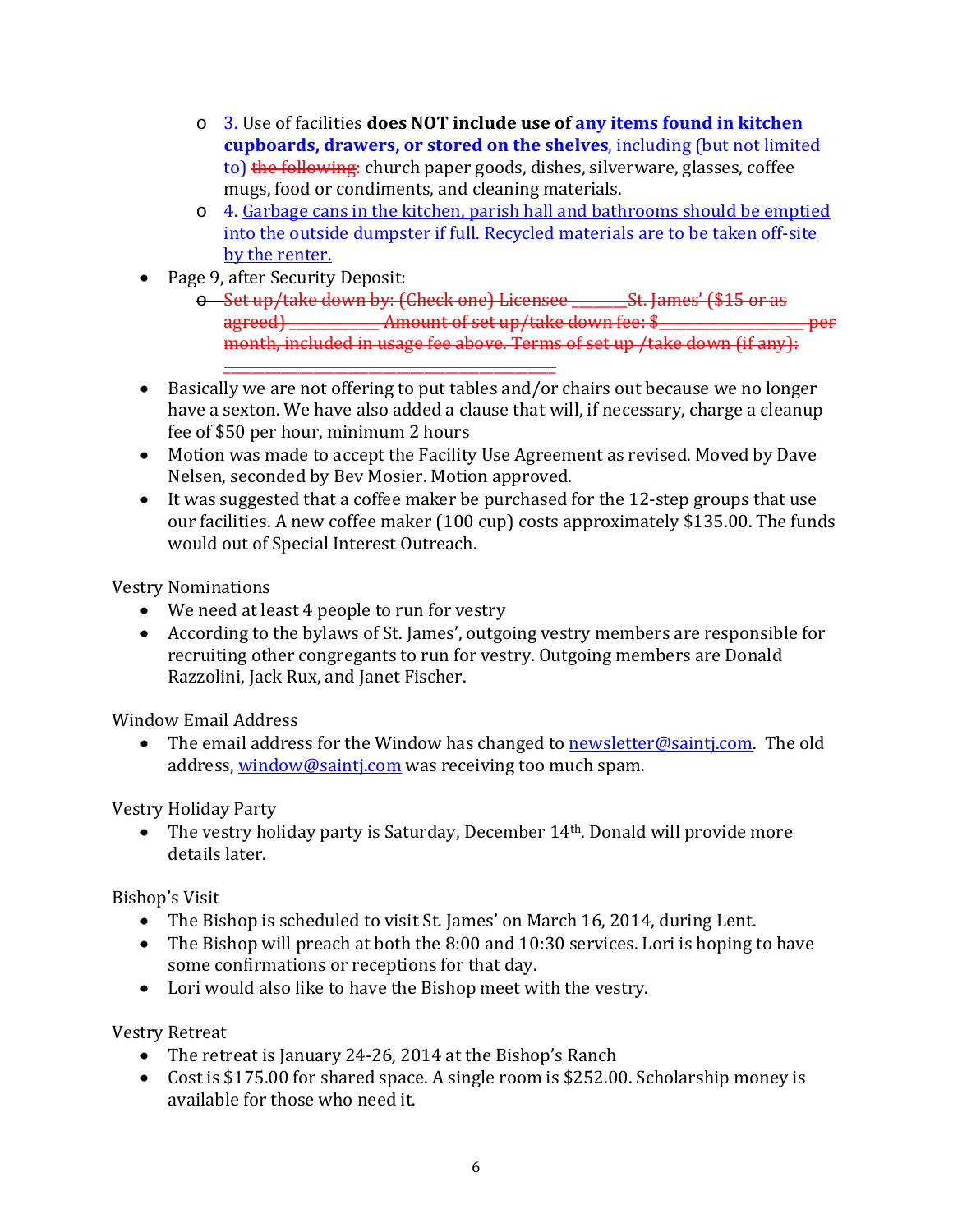- If you are going to stay offsite, you should make your hotel reservations soon. There is still a cost for Bishop's Ranch of approximately \$120.00 in addition to your hotel room.
- Attendance is optional for retiring vestry members.

### CLUSTER REPORTS

### Communication and Welcoming Cluster Report, Nov 14, 2013

The Window Newsletter – The November issue of the Window was published on Friday, Nov 1. Marilyn Rose was the primary editor but due to her work schedule Ralph stepped in to help complete the process. This happens occasionally and the team's collaborative skills are recognized and appreciated. Also part of the Window staff are Laura Winter and Jack Rux whose sharp eyes detect issues within articles and other formatting issues. There are others checking as well; Mike Scrutton, Janet Fisher, and Rev. Lori. I commend all the people involved with the Window publication, it's a wonderful reflection of who we are and what we're doing.

Penny Trant is the editor for the December issue of the Window. Due to the Thanksgiving weekend she will be requesting submissions be sent to her by Monday the 18th. She hopes to send the proof copy out for checking on Friday the 22nd and have David make print copies on Wednesday the 27th.

A new email alias has been created. The old [window@saintj.com](mailto:window@saintj.com) has been receiving far too much spam. The new address is [newsletter@saintj.com](mailto:newsletter@saintj.com) and is up and running now. The old address will be kept alive for about a month, then closed permanently.

Welcoming - The Greeters team is generally working well. Substitutes are being arranged when a member cannot make their scheduled time. The team of 7 people seems to be adequate.

There is concern about the number of guests who have joined us, often for several Sundays, and then not returned. Lori feels she is not able to spend as much time as she'd like following up with guests. We will be working on finding helpers who can share in the responsibility of following up with guests and new-comers. A meeting of the Welcoming committee will be scheduled for soon after the Thanksgiving weekend.

Respectfully submitted, Jack and Dave

> November 2013 Monthly Report Facilities Cluster St. James

The Activities of the Facilities Group during the month of October into November have been varied: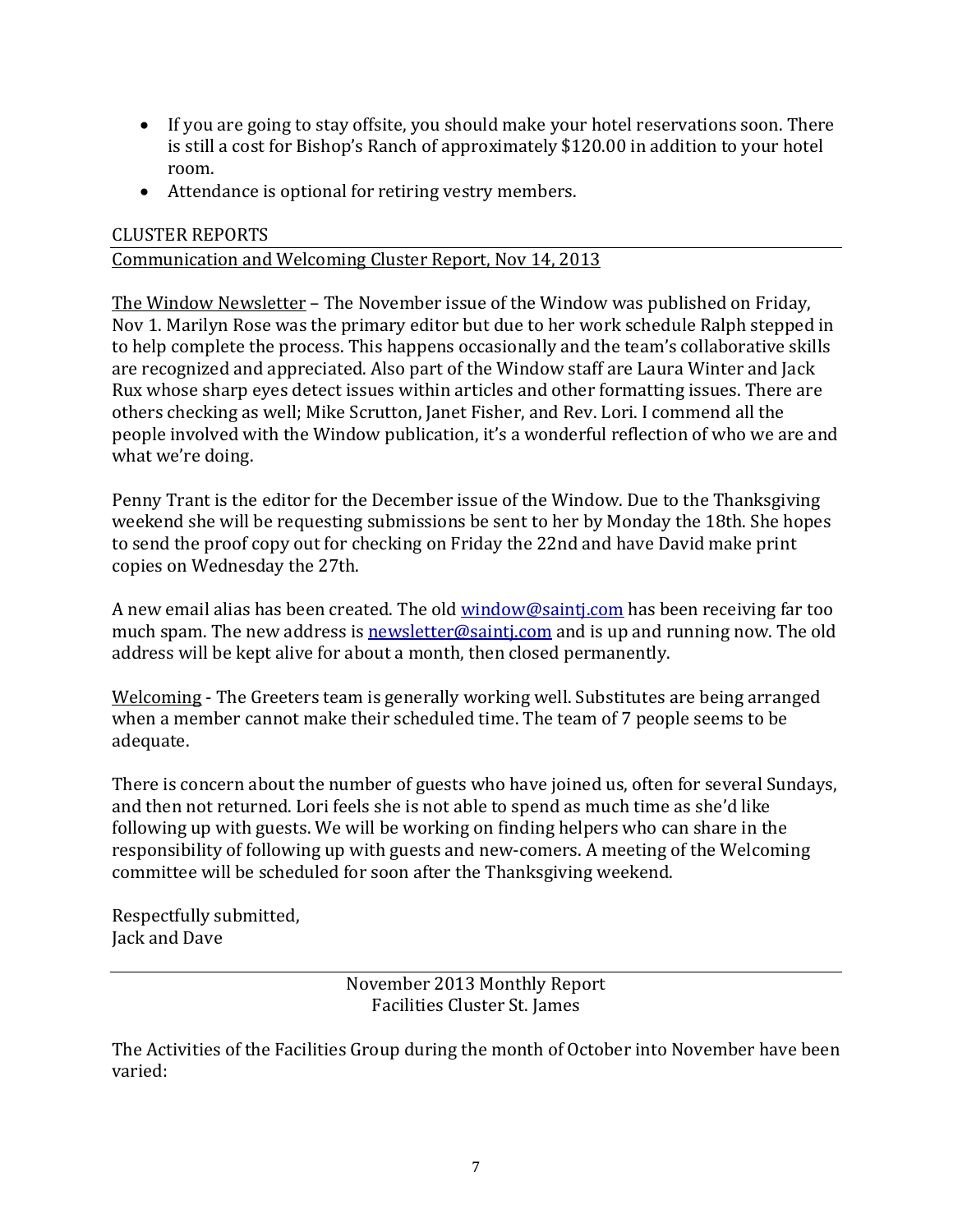JANITORIAL and YARD – Facilities has worked with Fernando's Janitorial Service to ensure that the janitorial service maintains the standards of service and cleanliness that St. James desires. The vegetation Yard service has restored much of the maintenance standards by trimming, cutting, and shaping hedges, ivy, and other vegetation next to the buildings of our campus. Fernando's work typically is on Friday/Saturday night/morning.

If the work performance is not satisfactory, please let us know so that we can deal with it.

THERMOSTATS and TIMERS – With the end of Daylight saving time AND the start of winter weather, the thermostats all needed resetting of time and of controlling temperatures. Al Casas has worked to reset all thermostats to accommodate the time and temperature needs of the Church and the various groups utilizing our facilities. The loss of power during the Little Church repair has affected the timing controls on automatic lighting, thermostats, and sprinkler controls, We are working to correct problems and replace batteries when needed.

FURNACES – The filters to all furnaces were checked and cleaned or replaced when necessary.

RESTROOM VENTILATION – The Vent fan in the ladies restroom of the Church had to be replaced

LITTLE CHURCH pew – The back pew in the Little Church was found to be broken and unsafe to use. The pew has been pulled from service and will be repaired.

Respectfully submitted Al Casas and Bud Spalding

\*\*\*\*\*\*\*\*\*\*

• Our yard specialist is coming to the work party tomorrow, and he will look at the sprinkler controls.

> Faith Formation Report November 14, 2013

Plans for **Adult Faith Formation** for the Fall:

Attached is the Fall 2013/Spring 2014 Faith Formation Calendar:

## **Children, Teen and Family Ministry:**

The report by our CTF Coordinator. Stephanie Green, has been presented separately.

Alison Saichek Faith Formation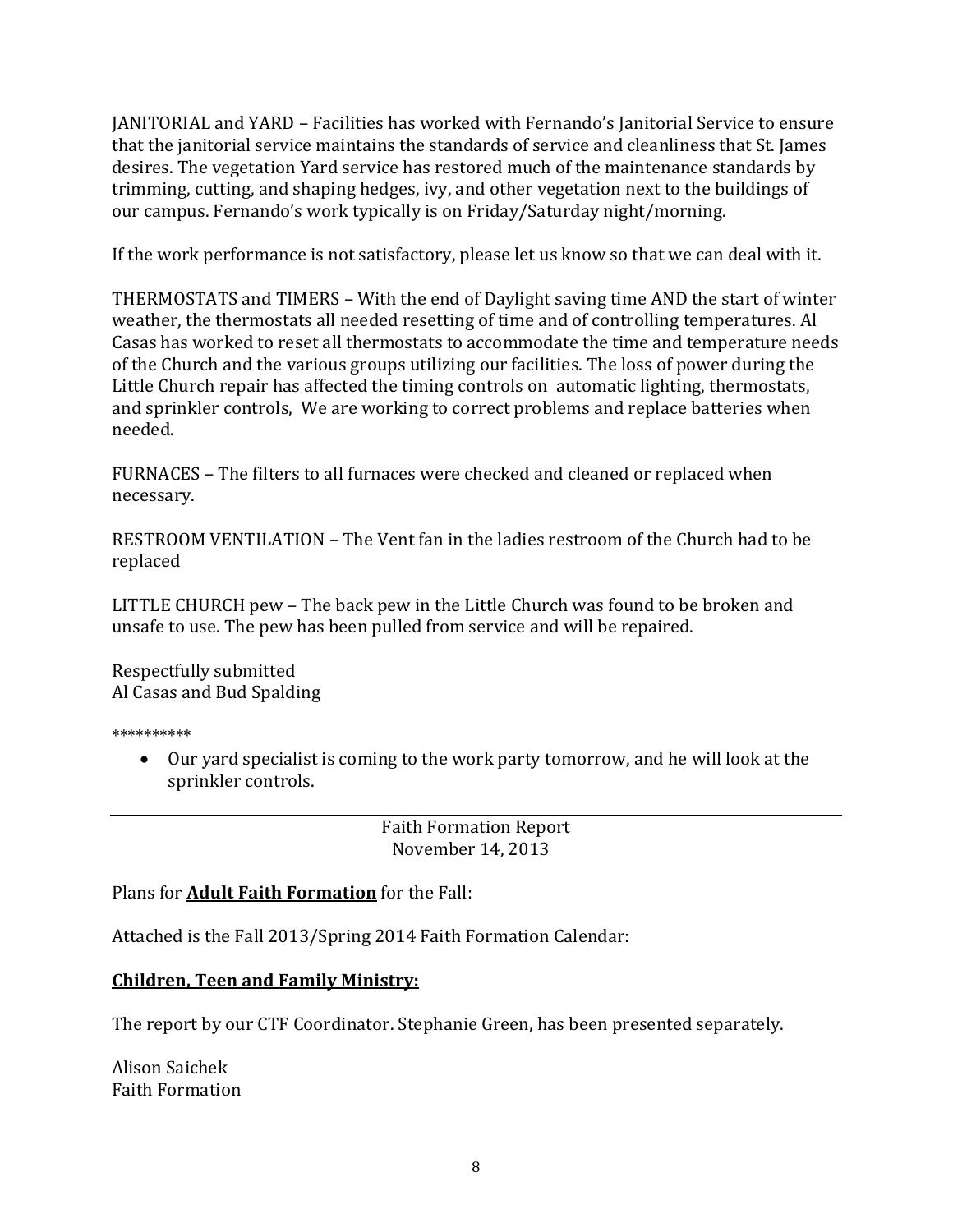|             |                    | <b>FAITH FORMATION</b>                  |               | AS OF            |                                 |                               |
|-------------|--------------------|-----------------------------------------|---------------|------------------|---------------------------------|-------------------------------|
|             |                    | <b>FALL 2013</b>                        |               | 11/13/13         | <b>NEXT MEETING DEC 2, 2013</b> |                               |
|             |                    |                                         |               |                  |                                 |                               |
|             |                    | <b>FAITH FORMATION</b>                  | IN            |                  | <b>MORE</b>                     |                               |
| <b>DATE</b> | <b>SUNDAY</b>      | <b>SUBJECT</b>                          | <b>CHARGE</b> | <b>PRESENTER</b> | <b>REMARKS</b>                  | <b>EXTRA REMARKS</b>          |
|             |                    | Faith - What are you                    |               |                  |                                 |                               |
|             |                    | going to do with                        |               |                  |                                 |                               |
| 9/1/13      | PENTECOST 14       | yours?                                  | <b>BRUCE</b>  | <b>Ken Trant</b> |                                 | Labor Day Weekend             |
|             |                    | <b>DIOCESAN</b>                         |               |                  |                                 |                               |
| 9/8/13      | PENTECOST 15       | <b>RESOLUTIONS</b>                      | EJ            | EJ               |                                 | Flatlanders                   |
| 9/15/13     | PENTECOST 16       | <b>Brother Thay</b>                     | <b>Bruce</b>  | <b>Bruce</b>     |                                 |                               |
|             |                    | Feminist Mysticism                      |               |                  |                                 |                               |
| 9/22/13     | PENTECOST 17       | and Images of God                       | <b>JANET</b>  | Janet            |                                 |                               |
|             |                    | <b>OBEDIENCE IN</b>                     |               |                  |                                 |                               |
| 9/29/13     | PENTECOST 18       | <b>ACTION</b>                           | <b>JEANNE</b> | Jeanne           |                                 |                               |
|             | PENTECOST 19       | All Parish Retreat - No<br>Class        |               |                  |                                 |                               |
| 10/6/13     |                    |                                         |               |                  |                                 | Retreat on 10/5               |
| 10/13/13    | PENTECOST 20       | <b>ANIMATE FAITH GOD</b>                | EJ            | <b>Bruce</b>     |                                 |                               |
|             |                    | <b>ANIMATE FAITH</b><br><b>RELIGION</b> |               | EJ               |                                 |                               |
| 10/20/13    | PENTECOST 21       | <b>ANIMATE FAITH</b>                    | EJ            |                  |                                 |                               |
| 10/27/13    | PENTECOST 22       | <b>IESUS</b>                            | EJ            | EJ               |                                 |                               |
|             |                    | <b>ANIMATE FAITH</b>                    |               |                  | Daylight                        |                               |
| 11/3/13     | PENTECOST 23       | SALVATION                               | EJ            | Janet            | Savings Ends                    | ALL SAINTS SUNDAY             |
|             |                    | <b>ANIMATE FAITH</b>                    |               |                  |                                 | <b>VETERANS DAY</b>           |
| 11/10/13    | PENTECOST 24       | <b>CROSS</b>                            | EJ            | Janet            |                                 | Monday                        |
|             |                    | <b>ANIMATE FAITH</b>                    |               |                  |                                 |                               |
| 11/17/13    | PENTECOST 25       | <b>BIBLE</b>                            | EJ            | EJ               |                                 |                               |
|             | <b>CHRIST THE</b>  | <b>ANIMATE FAITH</b>                    |               |                  |                                 |                               |
| 11/24/13    | <b>KING</b>        | <b>CHURCH</b>                           | EJ            | Janet            |                                 |                               |
|             |                    | No Classes - Lessons                    |               |                  |                                 |                               |
| 12/1/13     | <b>ADVENT 1</b>    | and Carols                              |               |                  |                                 | Thanksgiving Weekend          |
|             |                    |                                         |               | EJ, Dave N.,     |                                 |                               |
|             |                    |                                         |               | Al C.,           |                                 |                               |
| 12/8/13     | <b>ADVENT 2</b>    | Vestry Class - Part II                  | EJ            | Elizabeth H.     |                                 |                               |
|             |                    |                                         |               | <b>NEED</b>      |                                 | <b>International Migrants</b> |
| 12/15/13    | <b>ADVENT 3</b>    | Movie - Chain of Love                   | Stephanie     | SOMEONE          |                                 | Day Dec. 18                   |
|             |                    | Chain of Love -                         |               |                  |                                 |                               |
| 12/22/13    | <b>ADVENT 4</b>    | Discussion                              | Stephanie     | Stephanie        |                                 |                               |
| 12/29/13    | <b>CHRISTMAS 1</b> | <b>NO CLASSES</b>                       |               |                  |                                 |                               |

|                                            |         |                | John    | John                     |                                                |  |
|--------------------------------------------|---------|----------------|---------|--------------------------|------------------------------------------------|--|
| $1/8/1$ <sup>~</sup><br>$\sim$<br>ᆠ 니<br>∸ | 5:00 PM | Posadas<br>uas | Malonev | $\sim$ $\sim$<br>Malonev | $\mathbf{r}$ .<br>$\sqrt{ }$<br>Parish<br>Life |  |

\*\*\*\*\*\*\*\*\*\*

\*\*\*\*\*\*\*\*\*\*

**Report to the Vestry for November 14, 2013 Children's, Teen and Family Ministries**

**Nursery**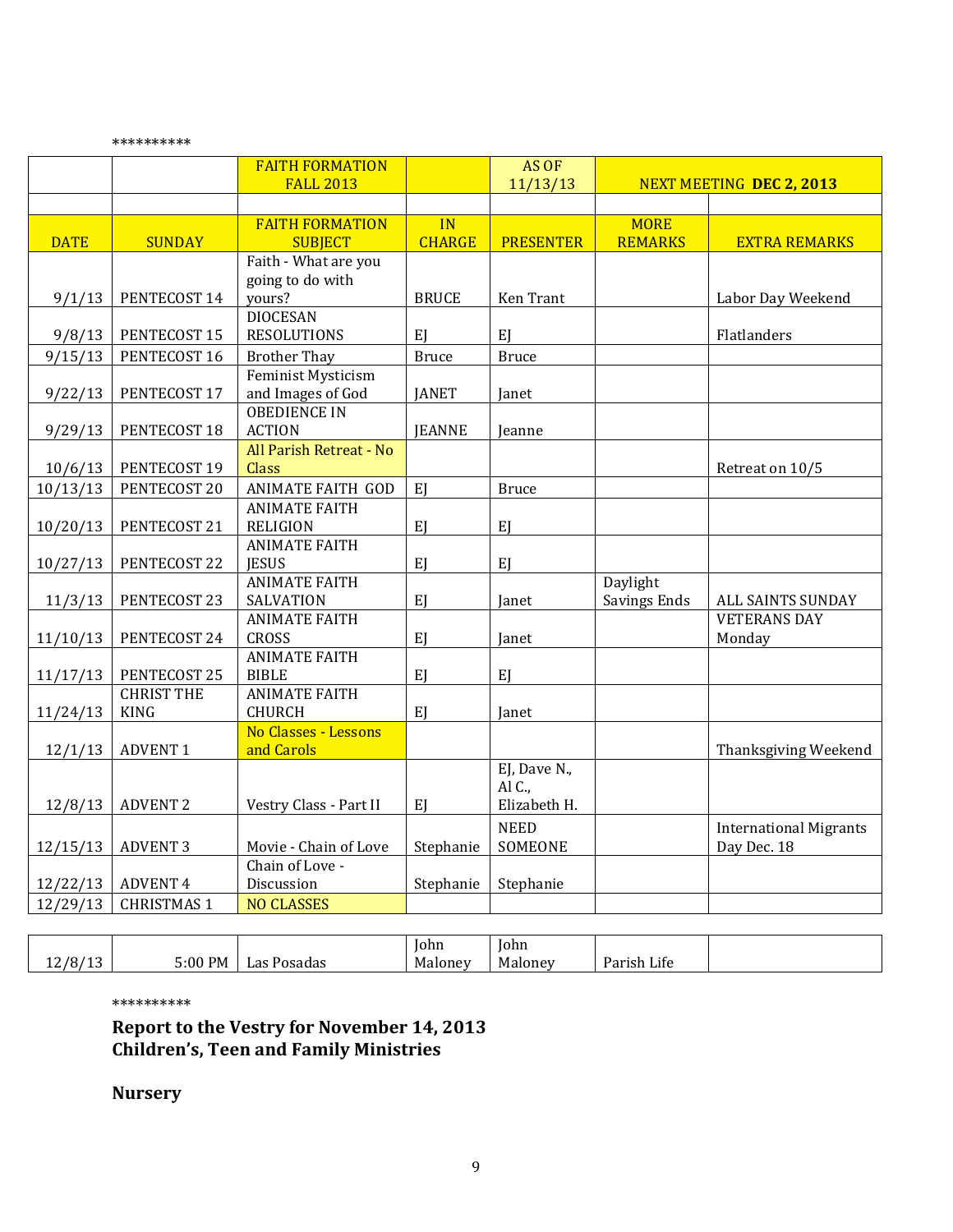Nonie has returned to work following recovery from surgery. She is undergoing a six-week regime of chemotherapy. I have arranged volunteer, back-up Nursery care for November 17-December 8 in the event that Nonie is too weak to come to work on a Sunday morning.

### **Sunday School Learning**

1) We concluded our learning about St. Francis (as part of the "Young and Called" series) with a story from a children's book, *Brother Sun, Sister Moon*, about Francis making the first crèche for Christmas Eve. The Dohertys led the lesson and craft for the day. The introduction of the historical origin of the crèche was designed to help prepare the children for their own creation of a crèche our Christmas Eve service at St. James'. (October 20, 2013)

2) In two different lessons (October 27 and November 10) I emphasized circles of gathering around the Eucharistic table where "Jesus is with us in the bread and the wine" to introduce the children to the feast of All Saints (the faithful gathered around the table through the centuries) and the ministry of Sacred Space (where the faithful—many without homes and--gather around the table in a park). The table image is linked to our learning about discipleship and Jesus' instructions, "Feed my sheep," from our Day of Discipleship St. James' retreat (October 5).

3) Children wore costumes to church for Halloween (October 27) and I attempted an explanation of the origins of Halloween as the Eve of All Saints. Maybe not the most effective lesson I have done, given all the excitement around the costumes, the exuberance of Halloween celebration and the general obscurity of All Saints in public (even church!) culture. Next year I think that I might have more success with linking Halloween to All Souls and the Day of the Dead—all of which evolved from All Saints. The festive mood of Halloween in contemporary American culture is perhaps closer to the good will of Day of the Dead (Día de los Muertos) ; many children receive education about Day of the Dead in their public schools. The children brought great energy—and festive color!—into the sanctuary as they came forward to share "who they were for Halloween" and to receive a blessing for their own celebrations in their neighborhoods, at school, and at home.

4) Brian Cochran led the children in a lesson on Baptism on All Saints Day (Nov. 3) in preparation for the children's attendance at the baptisms in the worship service.

5) We look forward to concluding our "Young and Called" series with stories about David through the end of November in conjunction with the Stewardship Event and Ingathering. In Advent we will follow the Godly Play lessons which will also prepare the children for their ministry within the Christmas Eve service. I plan to design lessons roughly following the Revised Common Lectionary through Epiphany, Lent, and Easter with specific themes for each season.

## **Sunday School Service Learning**

1) The children baked cookies with their families, proudly brought them to church, and bundled them for sharing at Sacred Space on November 10. I coordinated the event with the Ramsamy family who prepared a hot lunch that day. Laura Winter, who ministers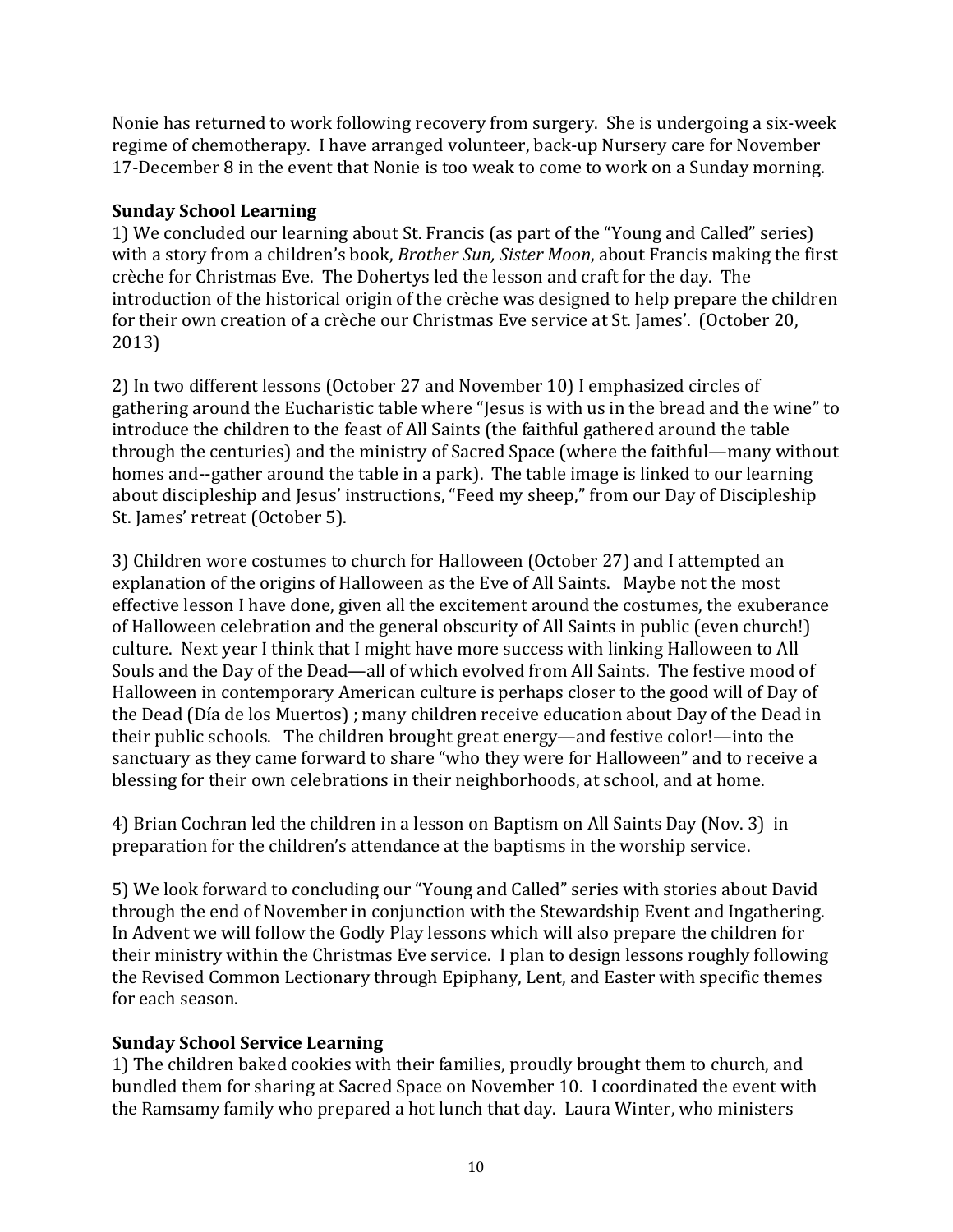regularly with Sacred Space, joined us to answer the children's questions and help prepare the 52 bags of cookies. (Liam and I contributed two batches of cookies and home-made frosting for the day.)

2) The children will be collecting socks, hats, and gloves in continuing service to Sacred Space through December 1. The children understand the importance of helping others keep warm and answered readily to this call for warm items both from Raelene Ramsamy and the Rev. John Trubina, Director and Founder of Sacred Space. The personal and direct collection of the items during the Offertory is designed to enact a continuity of care between the members of St. James' and Sacred Space (mediated by the children) and to communicate the connection between provision of warmth and our shared Table Fellowship in Christ.

# **St. J Youth**

1) I met with three youth on October 27 to share the origins of All Saints with the rededication of the Pantheon and explore with them the development of All Hallows' Eve (and our contemporary Halloween) from there. Our conversation also included get-toknow you time.

2) Youth Leaders Jan and Mike Scrutton facilitated the meeting of St. J Youth on November 10.The Rev. John Trubina and Tracy Brown, Secretary to the Board of Advisor for Sacred Space, met with St. J Youth to share the story of Sacred Space and discuss issues of homelessness, both personal and social. The liveliness of the discussion took everyone to 9:00 pm! Deacon John led evening prayer to conclude.

3) I will meet with the Youth for Sunday Morning Faith Formation on November 24 to reflect with the Youth upon their meeting with the leaders of Sacred Space and discuss that ministry in conjunction with the San Francisco Night Ministry and the Lifebuoy Friendship Hospital, a floating hospital designed to serve communities residing on eroding river banks in Bangladesh. We will explore the ways in which all three ministries/organizations are centered on ethics of friendship.

4) In November and December the Youth will be collecting personal toiletries for victims of human trafficking in connection with the faith-based organization, Love Never Fails. The Youth project helps us, as a parish, look toward further education and engagement with issues of human trafficking which is encouraged through the recent Diocesan Resolution on Peace, Justice, and the Environment for 2014. See

[http://www.diocal.org/sites/default/files/media/PDF%20Docs/2013-10-](http://www.diocal.org/sites/default/files/media/PDF%20Docs/2013-10-29_Certified_Resolutions.pdf)

29 Certified Resolutions.pdf for full text. St. J Youth Leaders Mike and Jan Scrutton are overseeing the collection project with the Youth.

# **Liturgy and Sacraments**

1) Assisted the Rector in preparing Adam Locher and Gabrielle Perez for baptism by introducing the elements of baptism and their meanings.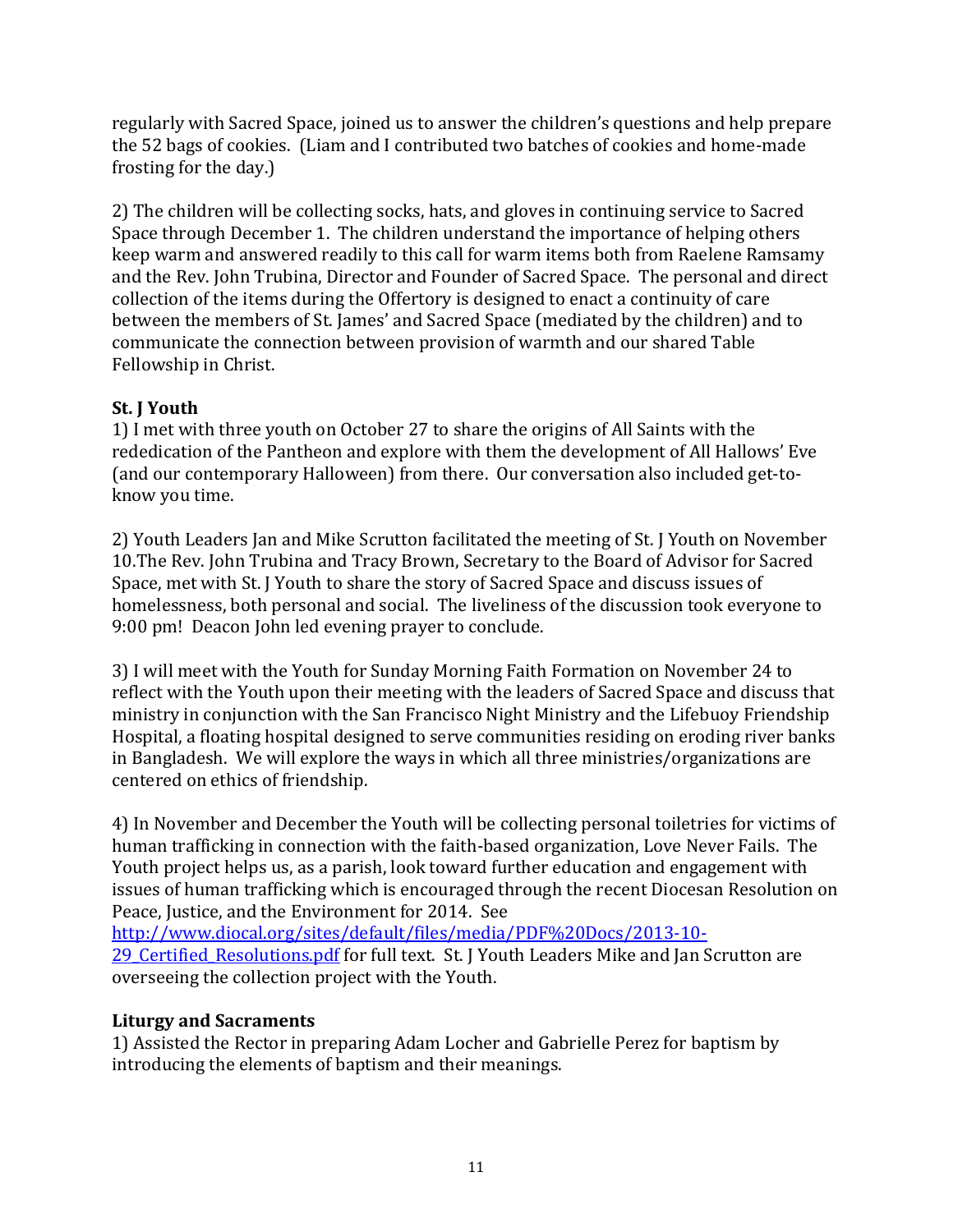2) Obtained fresh chrism from Charles Shipley, Verger of Grace Cathedral, and enjoyed a brief lesson with Olivia Nabukeera (age 8) on the making of chrism (using spices dating from 1966!) in the sacristy at Grace. Mike and Tom Scrutton delivered the chrism back to St. James'.

3) Attended Confirmation, Receptions, and Affirmations of Baptismal Vows at Grace Cathedral on November 2 to celebrate the Reception into the Episcopal Church of Lauren Doherty, Bob Doherty, and Adrienne Farrell, all of whom exercise significant ministry with and for the children of our parish. Recruited Amos Muwonge and Olivia Nabukeera to carry the St. James' banner which Mike and Tom Scrutton kindly brought to Grace.

4) Wrote an article for the November *Window* on the ecclesiology of Reception and the Dohertys' and Adrienne's reasons and hopes for making a new commitment to life in Christ within the Episcopal Church and at St. James'.

5) Preached at 8:00 and 10:30 am on All Saints Day and assisted with the baptism of four members of our parish.

## **Fellowship**

1) Organized an intergenerational trip to Joan's Farm and Pumpkin Patch in Livermore on October 19. Twenty-six people from seven different extended families (with friends!) attended. Age range: Less than one year to mid-70s (?).

2) *A Day in the City:* Met Amos Muwonge and Olivia Nakeera (age 8) to ride the cable car up past China Town to Nob Hill on the day of Confirmations, etc. at Grace Cathedral. Guided them on a tour of Grace Cathedral before the service. Took them around the Fairmont Hotel to see the gardens and then down Powell St. past Union Square on the way to lunch and BART. It was Amos's and Olivia's first time to visit those portions of the city. Olivia gave generously from her pocket money to street performers along the way. There's a sermon in there somewhere!

3) Organized materials for Advent wreath making on December 1 with assistance of Lori Walton and Dave Nelsen.

## **Family Faith Formation**

I am currently working with Bruce Roberts and members of the Faith Formation Committee to offer the film, *Chain of Love* [\(http://icarusfilms.com/new2002/chain.html\)](http://icarusfilms.com/new2002/chain.html) during the Faith Formation hour on December 15 in observance of International Migrant Workers Day on December 18. Parents of young children are specially invited to attend (after having expressed great interest!). There will be a separate children's program offered in the same hour which will include card and ornament-making for children in Haiti (a project sponsored by St. Mark's, Palo Alto, and introduced by the Rev. Lori Walton) as well as free play. Formal and informal opportunities for discussion of the film will follow on December 22. The event is designed as a pilot for future Family Faith Formation occasions in the coming year.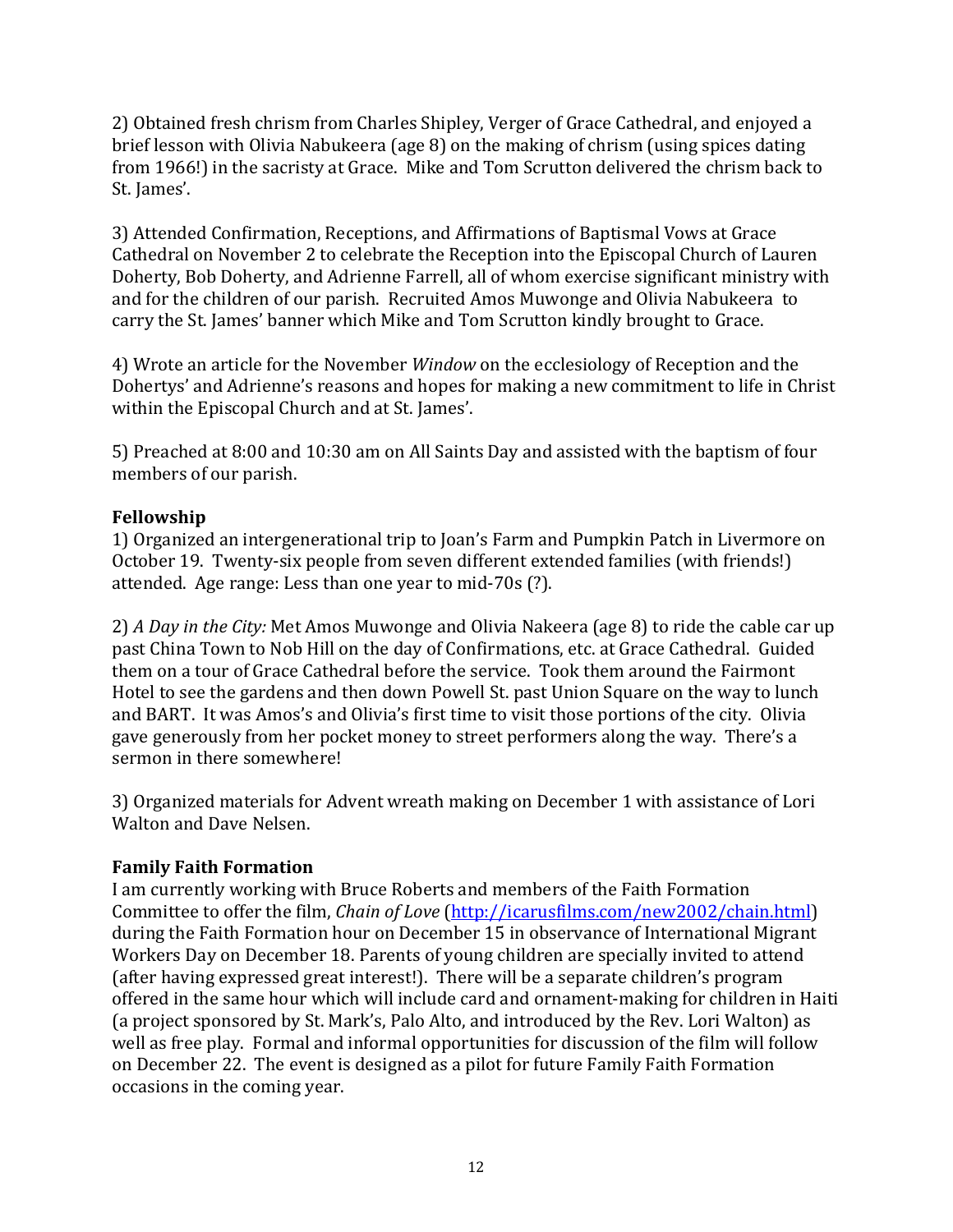### **Stewardship**

1) I had the opportunity to speak for an hour with Gail Blalock, Chair of the Stewardship Committee, about the upcoming Stewardship Event (and to read the play!) as well as learn some of the history of stewardship at St. James' in the past. I am in conversation with Gail and Lori about increasing families' and children's understanding and engagement with stewardship.

2) Lynn Locher provided me with a thorough introduction to budget line items and special interest accounts relevant to Children', Teen and Family Ministries.

### **Pastoral Care**

Conversation/Communication with parishioners from three households regarding significant life events.

### **Communications**

1) Regular writing of announcements for weekly emailed newsletter and Sunday bulletin.

2) Window article for November (see above).

3) Phone calls and emails to families in preparation for Stewardship Event and Advent and Christmas offerings at the church.

### **Meetings**

Attended weekly organizational meetings with the Rector and monthly meeting with the Rector and Deacon for reflection on liturgy, sacramental ministries and pastoral care.

#### **Changes in attendance**

Gabrielle Perez and Dwight Osha have begun attending Sunday School regularly; prior to the months of October/November they consistently remained with their parents in worship. A new family has arrived: Jay and John, with son, John Michael (age 9). They will be attending the Stewardship Event. Please welcome them!

Respectfully submitted, The Rev. Stephanie M. Green

> Cluster Report Parish Life – November 2013 Submitted by: Bob Bynum, Ralph Locher

## **Goals for 2013**

#### A. **On-going**

## **a. Continue support in the following area:**

- **Kitchen**
- **Congregational Outreach**
- **Congregational Activities…**
	- **1. Receptions & Memorials**
	- **2. Special Events – lead by outside sources**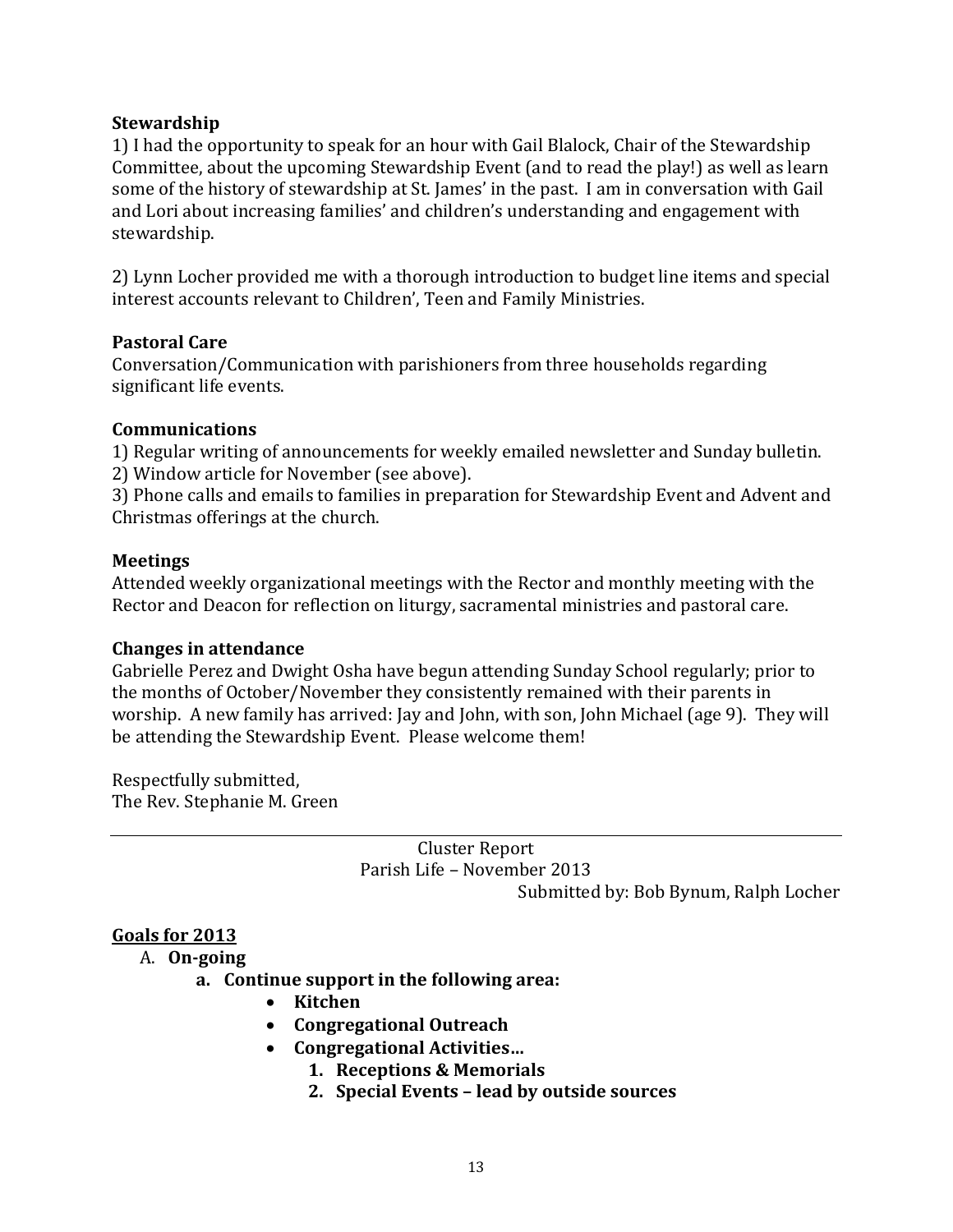### **Past Month's Activities:** None to report.

### **Projects & Activities - Updates**

 **Coffee hour:** During her absence, Sandra Motley told us that she did not hear any complaints so all must have gone okay. Bob and I will have to continue to encourage people to sign up for bringing in refreshments.

### **Upcoming Events**

**Las Posadas:** Will assist John Maloney as needed.

Social Ministries and Congregational Care – November 2013 Submitted by Bev Mosier

### **Abode Foster Youth**:

In support of the foster youths, Abode Services established My First Home Warming Program in mid 2012 specifically tied to getting foster youths into permanent housing and provide services needed to keep their independence. The first youth was a young woman with a baby who moved in late June. Since that time 8 more youths have been entered into the system and it's been the help of all the churches that this program has succeeded. This program alone takes a lot of coordinating of new items since these youths have nothing to start with. Abode Services provides new mattresses for them and it's a key element along with new household items from the churches to start a new home for the youths.

#### **Abode Homewarming:**

The support among the parishioners at St James' has been great and our storage unit on site is filled with donated items to help families move into apartments and homes. The families we've supported along with the other 14 churches have done well and most have moved out of the program. The program is designed to provide financial support for 12 months and the goal to have them out on their own between 12 - 18 months. Our biggest challenge is to find affordable housing units and the high demand for rentals has been a stumbling block for some. Higher financial assistance is needed to move in and more churches are pooling their resources to make it happen.

In November we expect to move in 2 families, one being a male veteran who is employed part-time and the second is a husband and wife with kids 10, 11 and 13. St James' will be reaching out to our partner church Harbor Light to help get these families into permanent housing. If you have any questions, feel free to call Gregg Feeney [510-795-1870,](tel:510-795-1870) or email, dgfeeney@comcast.neet and Scott Whitake[r 510-797-2125,](tel:510-797-2125) or email [straightrail1@yahoo.com](mailto:straightrail1@yahoo.com) for additional information.

## **Abode Shoes: Payless Gift Cards:**

\$440 in Payless gift cards from St. James parishioners were delivered to the Abode Services office in September. Additional donations of \$467 were received after that delivery, so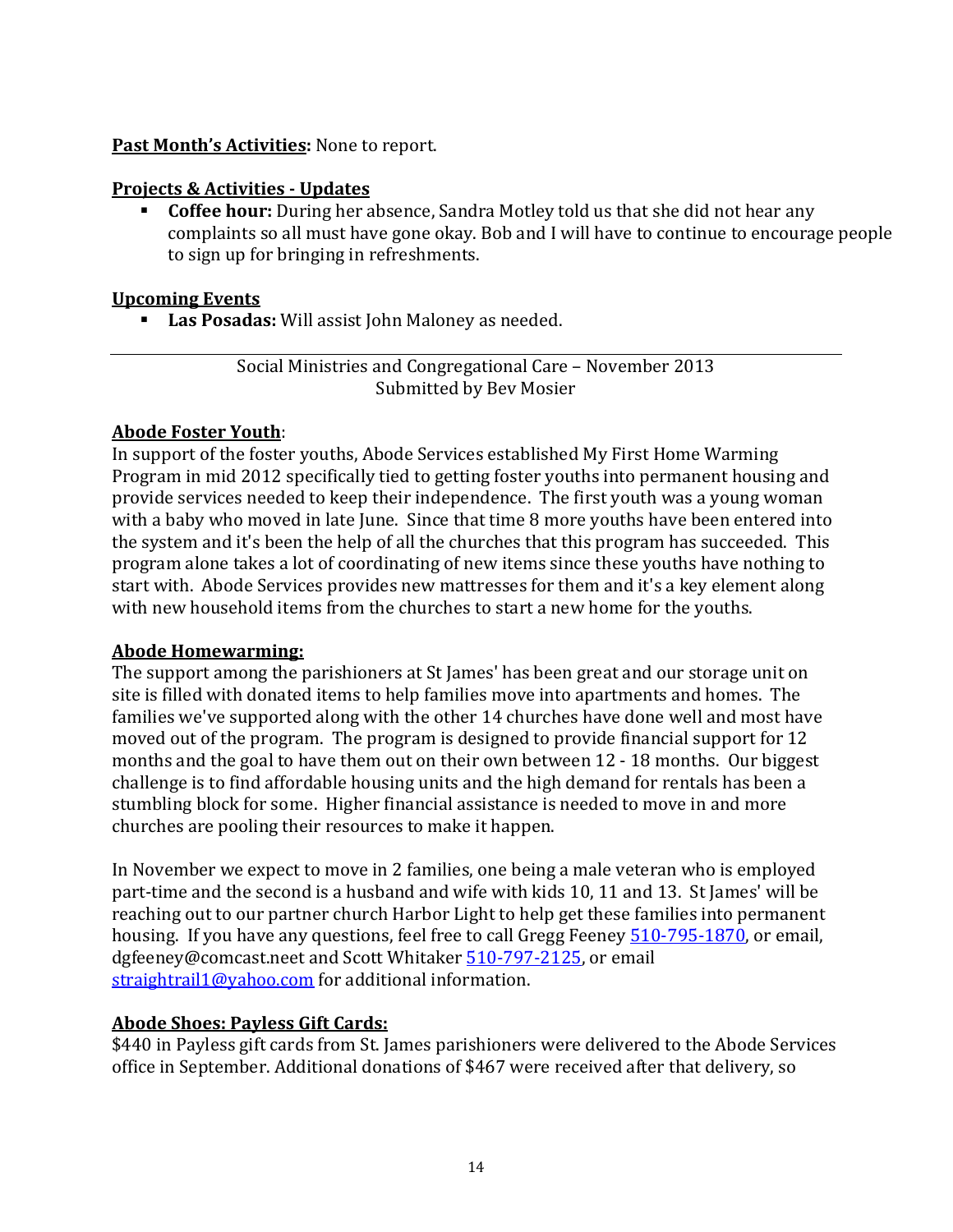additional gift cards were delivered to Abode Services later in October.

**Centerville Presbyterian Church Free Dinners**: Centerville free dining room has been serving dinner to the needy on Tuesdays and Thursdays since 1998. I cook the 3rd Tuesday of each month and at the present time I think I'm the only volunteer from St. James.. We prepare 200-300 meals each time. The entire program is run on donations and volunteers. Donations are always needed. Jan Pearson

**Deaf Ministry**: Bill Mosier brought Eucharist to an elderly Deaf Episcopalian couple in Berkeley. He continues his ministry at Fremont Oaks Gardens.

# **Lead Team Report – November 2013**

- 1. Attended (or watched the recording of) the Episcopal Church Foundation's seminar on the ["Basics of Parish Finance"](http://www.ecfvp.org/webinars/basics-of-parish-finances/). Met as a lead team to discuss how we measure up to the Best Practices discussed.
- 2. Preparations for the 2014 Budget, including generation of reports by the Treasurer on 2013 spending and preparation of a form by the Junior Warden.
- 3. Discussed revisions to the Facility Use Agreement, to be propsed at the November Vestry Meeting.
- 4. Received a request from a Saturday night NA group for a regular use of space on campus.
- 5. Compiled final version of the Vestry Survey Feedback.
- 6. Met as a lead team to discuss feedback from and the brainstorming held at the Parish Retreat. The Senior Warden wrote an article for the November issue of The Window describing our initial findings.
- 7. Reviewed statistics from the Diocese on Stewardship trends, comparing St. James' to the rest of the Diocese.
- 8. Work on the 2013 Pledge Campaign continues:
	- a. A letter from the rector along with a pledge card was mailed early November.
	- b. Dinner and a musical featuring the original title, "St. James' First Thanksgiving" on November 16.
	- c. A Stewardship Sermon on November 17, given by Brian Cochran.
	- d. An ingathering of pledges on Christ the King Sunday, November 24.
- 9. Participated in the review of November Newsletter.

Respectfully submitted, Lori Walton, Rector Janet Fischer, Senior Warden Mike Scrutton, Junior Warden Lynn Locher, Treasurer

Rector's Report Vestry Meeting, November 14, 2013